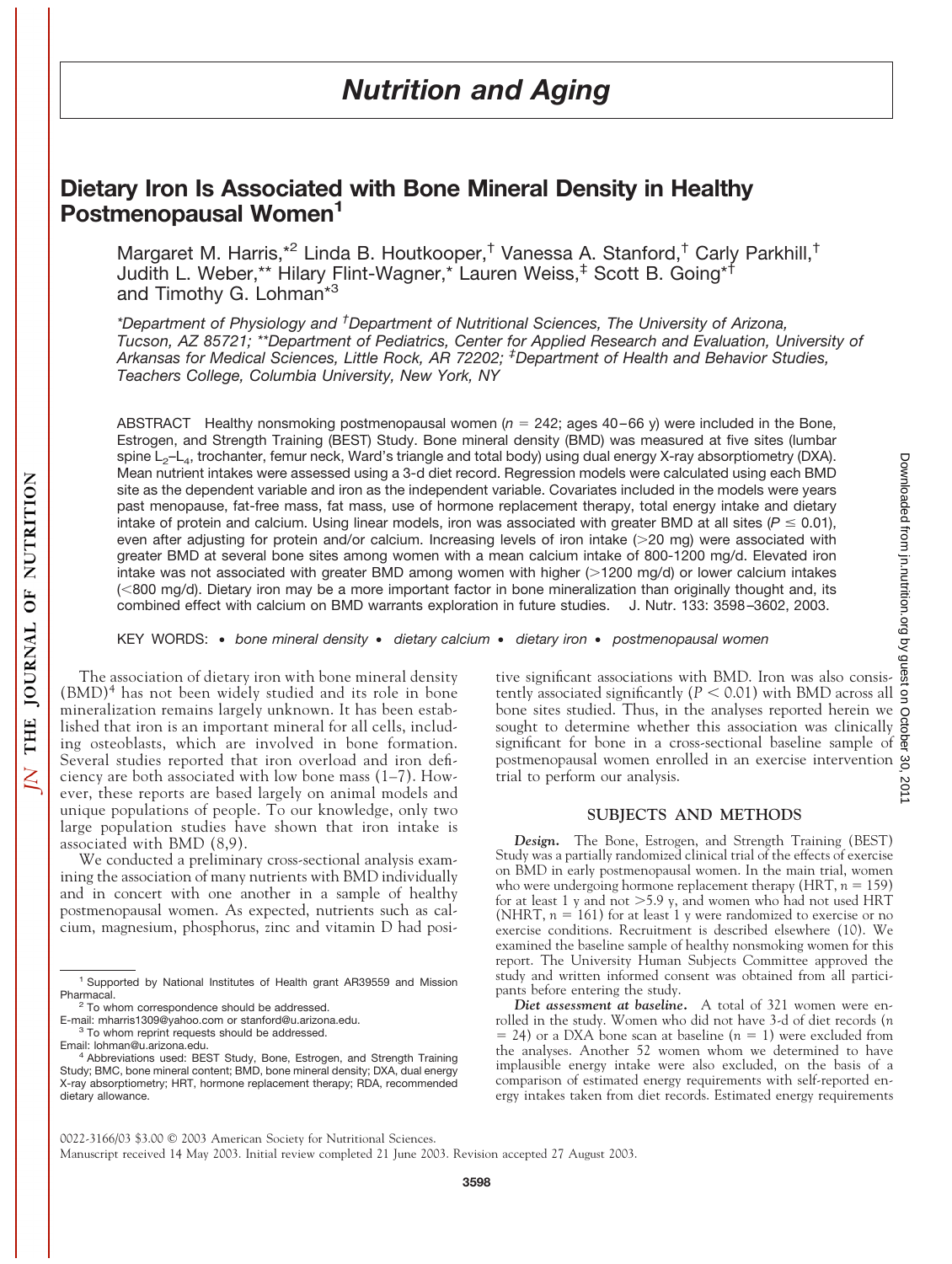were determined using the recommended dietary allowances (RDA) (12) at a light-to-moderate activity level for age and gender. The approximate energy allowance for females 25–50 y old is 36 kcal (151 kJ)/kg. The approximate energy allowance for females  $\geq 51$  y old is 30 kcal (126 kJ)/kg (11). The following conditions were then applied: 1) self-reported mean energy intake was within  $\pm$  40% of the RDA for energy requirements for women who perform at a light-to-moderate activity level, or they were excluded; *2*) if the self-reported mean energy intake was  $\leq 1200$  kcal (5021 kJ) the subject was excluded from the data set; *3*) any self-reported mean energy intake - 40% of the RDA was accepted. Finally, two women were excluded who had extremely high intakes of iron (>40 mg/d). After the exclusion criteria were applied, data for 242 women were included in the analysis.

Baseline dietary intake was assessed from three randomly assigned days of diet records, including one weekend day and two weekdays. For the sample size of subjects in our study, 3 d of diet records provided a sufficient data with which to measure major nutrients (12). Subjects completed 1.5 h of diet record training before the recording period. Training consisted of participatory portion size estimation and measurement training, directions on recording food descriptions and evaluation of portion size estimation accuracy. Participants did not receive dietary advice and were instructed not to change their diets. Diet records were reviewed for completeness and accuracy with the participants by trained technicians. The diet records were analyzed for nutrient intake by trained technicians using the Minnesota Nutrient Data System versions 2.8–2.92.

Body composition. Total body and regional BMD (g/cm<sup>2</sup>) were measured by dual energy X-ray absorptiometry (DXA). Standing height and weight were measured with subjects wearing lightweight clothing without shoes. BMI in  $\text{kg/m}^2$  was calculated from measured weight and height. The percentages of body fat and lean soft tissue mass were obtained from DXA whole-body scans as described above. The percentage of fat was derived as the ratio of fat mass to wholebody mass estimated by DXA. Lean soft tissue measured by DXA is the equivalent of whole-body mass minus the fat and bone masses. Fat-free mass was calculated as the sum of lean soft tissue and total body bone mass. For details of body composition measurements, see Going et al. (10).

*Statistical analysis.* Statistical analyses were completed using the Statistical Package for the Social Sciences (SPSS, version 10.1, Chicago, IL). Distributions of all variables were examined and nutrient variables were log-transformed to meet the assumptions of statistical tests. Baseline characteristics of BMD and mean nutrient intakes were computed for the entire sample of women. Because HRT was not a randomized component of the study, we also examined the mean differences between women using HRT and not using HRT with the independent samples *t* test.

Several factors have been reported to affect BMD and were considered as confounders in our analyses including age, years past menopause, fat mass, fat-free mass, BMI, HRT use, physical activity, smoking, total energy intake, calcium intake and vitamin D intake. We tested several multivariate models using a variety of these confounders to determine the best, yet most parsimonious prediction model for the overall analysis. The following covariates, which were the most significant predictors of BMD, contributed greatly to the variance of the model and were included in the final model: years past menopause, fat mass, fat-free mass, HRT use  $(0 = no, 1 = yes)$  and total energy intake. The inclusion of age and/or years past menopause made no difference in our preliminary analyses as a significant covariate, and we chose to include years past menopause as the proxy covariate for age. Fat mass and fat-free mass were used instead of BMI or % fat because they were significant predictors of BMD, whereas BMI and % fat did not add to the variance of BMD in the model. Because many foods with high iron content also tend to be high in protein (i.e., meat), the association of iron with bone was further examined by another regression using the same covariates mentioned above with the addition of protein.

Pearson correlation coefficients were calculated among bone, iron, calcium and protein intakes. Multiple linear regression was used to test for significance of iron on the BMD of five different bone sites (total body, lumbar spine  $L_2-L_4$ , femur neck, femur trochanter and

Ward's triangle) separately, adjusting for the confounding effects of the covariates listed above. We analyzed iron and its association with bone in a series of four regression models. The first model examined the association between iron and BMD, accounting for years post menopause, fat mass, fat-free mass, HRT, and total energy intake. Model 2 used the Model 1 base with the addition of protein, Model 3 used Model 1 with the addition of calcium, and Model 4 examined iron and bone associations as in Model 1 with the addition of both protein and calcium.

To graphically depict the association of iron with bone, quartiles of iron intake were calculated. The adjusted mean BMD at each quartile of the iron was then calculated (adjusted for the variables mentioned above) and BMD differences across the quartile groups were tested for significance using the general linear model procedure, adjusted for the set of confounders described above, with pairwise comparisons of least-squares means.

Finally, because the interactive effect of iron on calcium absorption is well known, we further examined iron and calcium together for their relationship with BMD. We categorized iron into four groups with clinical meaning relative to recommended dietary intake guidelines (10 mg, 10–14 mg, 14–20 mg, and 20–40 mg) and calcium into three groups (<800 mg, 800-1200 mg, >1200 mg). Two women had iron intakes > 40 mg. Because this is considered an excessively high intake of iron, we deleted these subjects to preserve integrity of  $\sigma$ the data, thereby eliminating the chance for these two outliers to bias results. The adjusted mean BMD at each iron and calcium category were calculated (adjusted for all covariates) using the general linear model procedure.

Because HRT was a very strong predictor of BMD ( $P < 0.001$ ) and a nonrandom component in the study design, the effects of interactions between iron, protein, calcium and HRT use on BMD were also examined.

### **RESULTS**

 by guest on October 30, 2011 [jn.nutrition.org](http://jn.nutrition.org/) Downloaded from *Descriptive statistics.* The mean age of the women was 54.8  $\pm$  4.6 y; they were 5.8  $\pm$  3.5 y past menopause and were borderline overweight with a mean BMI of 25.4  $\pm$  3.9.  $\frac{1}{3}$ Women who were taking HRT were users for  $2.8 \pm 1.1$  y. These women were slightly younger (54.3  $\pm$  4.3 vs. 55.5  $\pm$  4.9 y,  $P < 0.05$ ) and were fewer years postmenopausal (5.1)  $\pm$  4.9 y,  $r \sim 0.03$  and were lever from Franch taking HRT.  $\frac{\pi}{\omega}$ <br> $\pm$  3.7 vs. 6.5  $\pm$  3.3 y,  $P < 0.01$ ) than women not taking HRT.  $\frac{\pi}{\omega}$ The two groups were similar in body composition and weight; however, women using HRT had higher BMD at all bone sites  $\frac{8}{9}$  $(P < 0.001$  to  $< 0.05$ , **Table 1**).

The mean nutrient intakes of all of the women in this study were compared with the national population mean nutrient intakes and Dietary Reference Intakes. Compared with the population mean, the women in the BEST study tended to have higher energy and nutrient intakes. They also met or exceeded the Dietary Reference Intakes for all nutrients except calcium (811 vs. 1200 mg), potassium (2978 vs. 3500 mg), zinc (10 mg vs. 12 mg), vitamin  $\overline{D}$  (5 vs. 10  $\mu$ g) and fiber (21 vs. 25 kg). A slightly lower Vitamin D intake is not of concern in women living in the desert Southwest where sun exposure is greater than the national average. There were no differences by HRT status with respect to mean nutrient intakes among the women in the study, suggesting that the diets were similar between the HRT and no HRT groups. HRT interactions with nutrients on BMD were also tested and no significant interactions were found. Thus, the remaining analyses were performed with HRT as a covariate in the regression models.

Correlations between covariates, iron, protein and BMD were tested. The covariate, years postmenopause, was not correlated with any skeletal site. Fat-free mass, fat mass, energy, protein, calcium and iron were positively correlated with all bone sites. Calcium and iron were intercorrelated (*r*  $= 0.34; P = 0.01$ .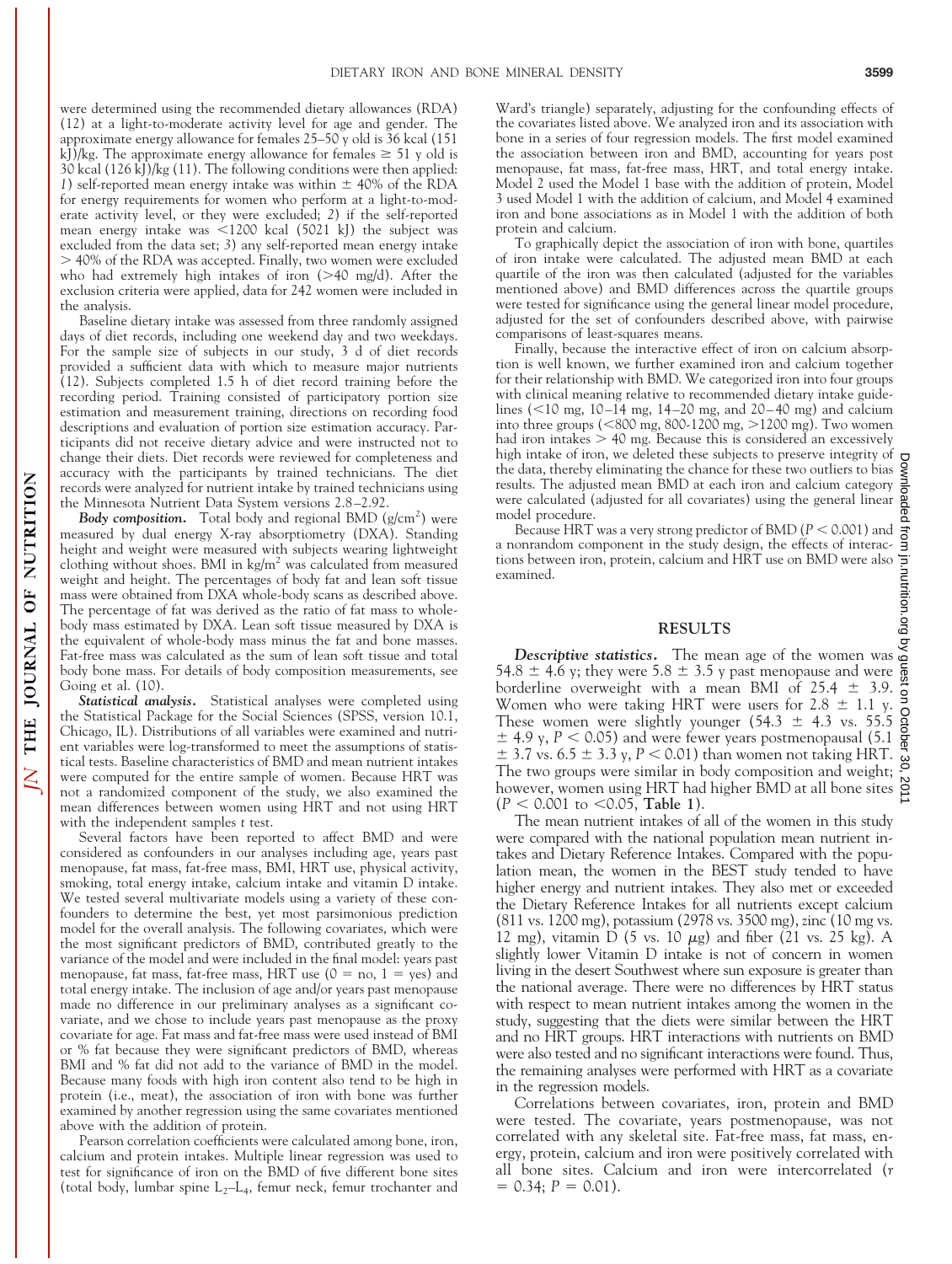## **TABLE 1**

*Baseline characteristics of the postmenopausal women in the study*1,2

|                                            |                 |                 | <b>HRT</b> status            |  |
|--------------------------------------------|-----------------|-----------------|------------------------------|--|
|                                            | All women       | <b>NHRT</b>     | <b>HRT</b>                   |  |
| Characteristic                             |                 |                 |                              |  |
| Age, y                                     | $54.8 \pm 4.6$  | $55.5 \pm 4.9$  | $54.3 \pm 4.3^*$             |  |
| Time postmenopause, y                      | $5.8 \pm 3.5$   | $6.5 \pm 3.3$   | $5.1 \pm 3.7^*$              |  |
| Time on HRT, y                             |                 |                 | $2.8 \pm 1.1$                |  |
| Height, cm                                 | $163.1 \pm 6.5$ | $162.8 \pm 6.2$ | $163.5 \pm 6.7$              |  |
| Weight, kg                                 | $67.8 \pm 11.6$ | $67.7 \pm 11.1$ | $67.8 \pm 12.1$              |  |
| BMI, $kg/m2$                               | $25.4 \pm 3.9$  | $25.5 \pm 3.7$  | $25.3 \pm 4.1$               |  |
| Fat mass, %                                | $38.3 \pm 6.8$  | $38.7 \pm 6.7$  | $37.9 \pm 6.8$               |  |
| Mean nutrient intake from 3-d diet records |                 |                 |                              |  |
| Energy, kJ                                 | $7816 \pm 1592$ | $7732 \pm 1571$ | $7892 \pm 1609$              |  |
| Protein, g                                 | $73 \pm 20$     | $72 \pm 20$     | $74 \pm 20$                  |  |
| Calcium, mg                                | $811 \pm 290$   | $787 \pm 290$   | $832 \pm 290$                |  |
| Iron, <i>mg</i>                            | $16 \pm 6$      | $15 \pm 7$      | $16 \pm 6$                   |  |
| Body composition from DXA                  |                 |                 |                              |  |
| Fat mass, kg                               | $26.1 \pm 8.4$  | $26.3 \pm 8.1$  | $25.9 \pm 8.8$               |  |
| Fat-free mass, kg                          | $40.6 \pm 4.6$  | $40.3 \pm 4.6$  | $40.9 \pm 4.6$               |  |
| Bone mineral content, g/cm <sup>2</sup>    | $2.22 \pm 0.31$ | $2.16 \pm 0.31$ | $2.28 \pm 0.30^*$            |  |
| Total body BMD, g/cm <sup>2</sup>          | $1.11 \pm 0.08$ | $1.09 \pm 0.08$ | $1.13 \pm 0.08^*$            |  |
| Femur neck BMD, g/cm <sup>2</sup>          | $0.87 \pm 0.12$ | $0.85 \pm 0.12$ | $0.89 \pm 0.12^*$            |  |
| Femur trochanter BMD, g/cm <sup>2</sup>    | $0.74 \pm 0.11$ | $0.72 \pm 0.11$ | $0.76 \pm 0.11$ <sup>*</sup> |  |
| Ward's triangle BMD, g/cm <sup>2</sup>     | $0.76 \pm 0.14$ | $0.74 \pm 0.14$ | $0.78 \pm 0.14^*$            |  |
| Lumbar spine $L_2-L_4$ , $g/cm^2$          | $1.12 \pm 0.15$ | $1.09 \pm 0.16$ | $1.15 \pm 0.14^*$            |  |

1 Values are means  $\pm$  sp; all women  $n = 242$ ; NHRT  $n = 128$ ; HRT  $n = 114$ ; \* Different from NHRT,  $P < 0.05$ .

2 Abbreviations: NHRT, not on hormone replacement therapy; DXA, dual energy X-ray absorptiometry; BMD, bone mineral density.

*Multiple regression with individual nutrients regressed on BMD.* We tested the relationship of iron individually (and together with protein and calcium) with BMD at various bone sites using linear regression analyses while adjusting for the effects of HRT, years postmenopause, fat-free mass, fat mass and total energy intake ( $\hat{\textbf{T}}$ able 2). Iron was positively ( $P < 0.01$ ) associated with BMD across all bone sites even after adjusting for all covariates. Adding protein and calcium individually into the models slightly attenuated the relationship of iron with BMD, but associations remained significant. Adding protein and calcium together into the model also attenuated the relationship between iron and bone density but associations were still significant except for total body BMD ( $P = 0.06$ ). Protein and calcium intake, individually or together, contributed to explaining up to 1% of the variance in BMD. These results suggest that although protein and calcium are associated with BMD, iron remains a significant correlate of BMD.

*Iron associations with BMD using quartiles.* To show graphically the associations of iron with BMD, we displayed

quartiles of iron against the adjusted mean BMD of the corresponding bone site (**Fig. 1**). Linear regression analysis showed that increases in iron intake were significantly associ- $\mathcal{\overline{S}}$ ated with increases in BMD at every site. This corresponded to a 4–14% difference between the lowest and highest iron intake. In contrast, calcium intake was associated with BMD corresponding to a 5–9% difference between the lowest and highest quartiles of calcium intake (results not shown).

*Iron and calcium associations with BMD using categories* with clinical meaning. The final part of our analyses focused 8 on the effect of the interaction of calcium with iron on BMD. We created four groups for iron and three groups for calcium intakes that have clinical meaning with respect to these nutrients. Women who had mean calcium intakes ranging between 800 and 1200 mg/d had higher BMD with increasing iron intakes. In this group, women with intakes of  $\geq$ 20 mg iron had the highest mean BMD compared with women with the lowest amount of iron  $(< 10$  mg). This was true across all bone sites (similar to **Fig. 2**). The relationship among the

**TABLE 2**

*Regression of iron on bone mineral density of five bone sites in postmenopausal women*

|                                                                          | Model 1<br>Covariates <sup>1</sup> + iron                                                             |                     |                                                                                                                                                             | Model 2<br>Covariates + protein + iron          |                | Model 3<br>Covariates $+$ calcium $+$ iron                                                                            |                      | Model 4<br>Covariates $+$ protein<br>$+$ calcium $+$ iron |                                                                                                                                                        |                                                                    |              |
|--------------------------------------------------------------------------|-------------------------------------------------------------------------------------------------------|---------------------|-------------------------------------------------------------------------------------------------------------------------------------------------------------|-------------------------------------------------|----------------|-----------------------------------------------------------------------------------------------------------------------|----------------------|-----------------------------------------------------------|--------------------------------------------------------------------------------------------------------------------------------------------------------|--------------------------------------------------------------------|--------------|
|                                                                          | $\beta$ $\pm$ SD                                                                                      | $P$ -value $R^{2*}$ | $\beta$ $\pm$ SD                                                                                                                                            | $P$ -value $R^{2*}$                             |                | $\beta$ $\pm$ SD                                                                                                      | $P$ -value $R^{2*}$  |                                                           | $\beta$ $\pm$ SD                                                                                                                                       | $P$ -value $R^{2*}$                                                |              |
| Total body<br>Spine<br>Femur trochanter<br>Femur neck<br>Ward's triangle | $0.010 \pm 0.039$<br>$0.185 \pm 0.073$<br>$0.153 \pm 0.048$<br>$0.170 \pm 0.058$<br>$0.278 \pm 0.068$ | 0.013 0.17          | $0.083 \pm 0.040$<br>$0.012$ 0.11 $0.169 \pm 0.075$<br>$0.002$ 0.28 0.134 $\pm$ 0.049<br>$0.004$ 0.16 $0.148 \pm 0.059$<br>$< 0.001$ 0.13 0.254 $\pm$ 0.069 | 0.04<br>0.03<br>0.01<br>0.01<br>$< 0.001$ 0.141 | 0.177<br>0.291 | $0.085 \pm 0.040$<br>$0.112$ $0.177 \pm 0.075$<br>$0.143 \pm 0.049$<br>$0.165$ $0.155 \pm 0.059$<br>$0.251 \pm 0.069$ | 0.03<br>0.02<br>0.01 | 0.173                                                     | $0.075 \pm 0.040$<br>$0.108$ $0.165 \pm 0.076$<br>$0.004$ 0.283 0.129 $\pm$ 0.050<br>$0.159$ $0.140 \pm 0.059$<br>$\leq$ 0.001 0.143 0.236 $\pm$ 0.070 | $0.064$ 0.18<br>$0.030$ $0.11$<br>$0.010$ $0.29$<br>0.019<br>0.001 | 0.16<br>0.15 |

<sup>1</sup> List of covariates: years postmenopause, hormone replacement therapy, fat-free mass, fat mass and total energy intake. \* Adjusted  $R^2$ .

THE JOURNAL OF NUTRITION

 $\overline{\mathsf{K}}$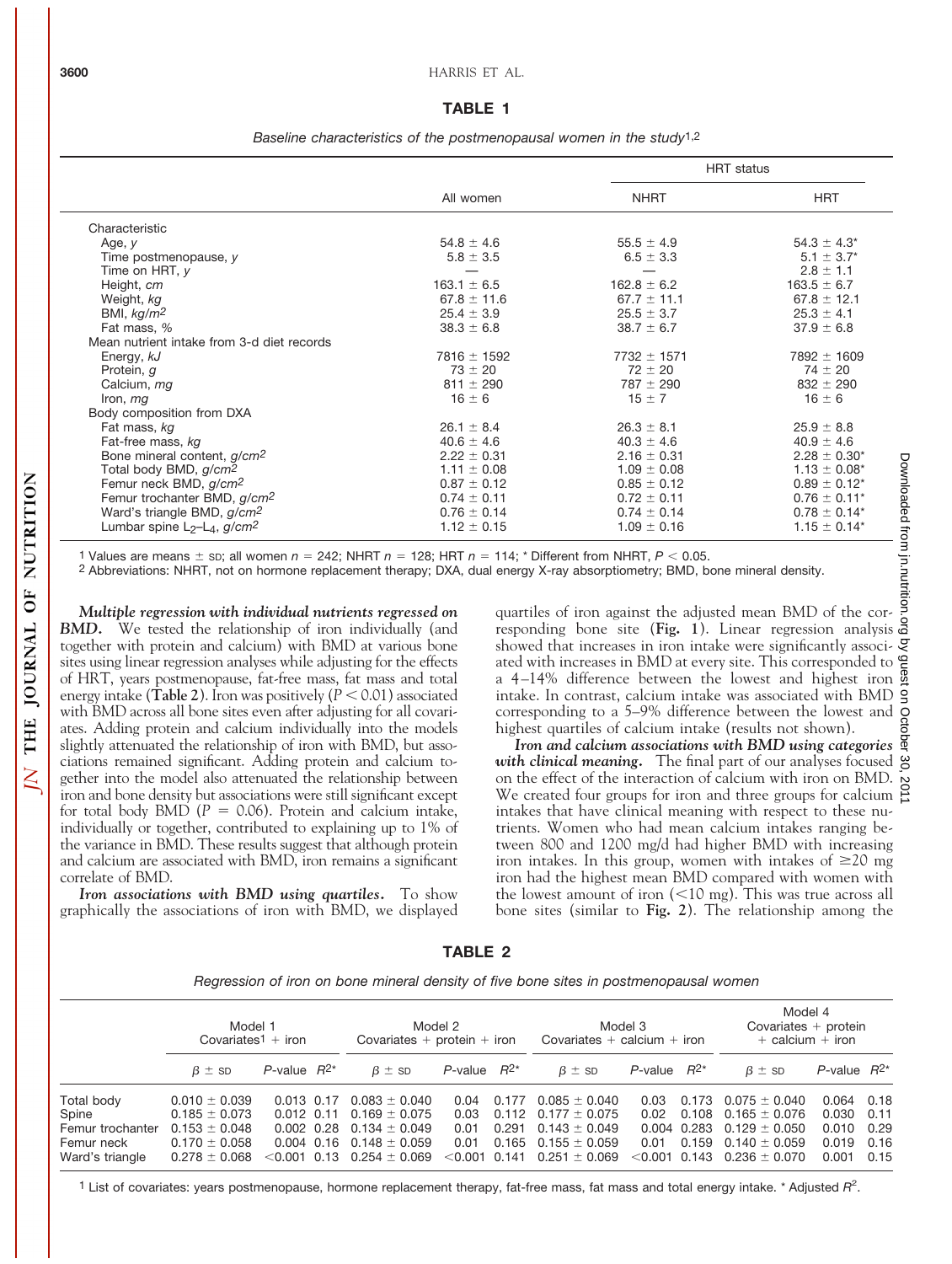

**FIGURE 1** Baseline association of iron with five bone sites in postmenopausal women. a: Significantly different from quartile 1; b: significantly different from quartile 2; c: significantly different from quartile 3. Each quartile is one of four equally distributed groups. Differences were considered significant at  $P \leq 0.05$ . Models were adjusted for years postmenopause, hormone replacement therapy, fat-free mass, fat mass and total energy intake. BMD, bone mineral density

women with lower or higher calcium intakes and BMD was less pronounced. It appeared that iron had a threshold effect at intake ranges of 10–20 mg on BMD among women with lower or higher intakes of calcium. These results show that there is a complex relationship between iron and calcium on BMD.

#### **DISCUSSION**

THE JOURNAL OF NUTRITION

 $\overline{N}$ 

This study examined baseline cross-sectional iron associations with BMD among a healthy, sedentary and nonsmoking population of postmenopausal women. We know of only two other human studies in which iron was examined in relation to bone density (8,9). Angus et al. (8) found a significant relationship between iron and bone in both pre- and postmenopausal women. This relationship with iron was seen in forearm bone mineral content (BMC), a site that we did not include in our analyses. Dual photon absorptiometry, a less accurate method for measuring bone mass, was used to assess bone. Michaelsson et al. (9) examined iron in relation to BMD of the spine, total body and femoral neck in 175 women aged 28–74 y. A food frequency questionnaire and four 7-d records were used to assess diet. In their study, dietary iron, estimated from diet records, was associated ( $P < 0.05$ ) with the BMD at all three bone sites in univariate regression analysis. Multiple regression analyses, adjusted with 1–11 covariates, showed no associations between iron and any bone site. In contrast, we detected significant associations ( $P < 0.01$ ) between dietary iron and BMD at all five bone sites in our study, even after adjusting for confounding variables. When we added other nutrients to the analysis, iron remained significant (Table 2). The results of these regression analyses were evident in the differences in BMD among quartiles of iron intake, with the lowest BMD occurring at the lowest intake of iron. One explanation for this discrepancy in findings may be that we had a larger sample size ( $n = 242$  vs. 175), which would allow a better test of the association after adjusting for covariates and a more homogenous population (i.e., narrower age range, nonsmokers, sedentary and postmenopausal women only).

In prior analyses from this study, we found that protein was also positively and significantly associated with BMD. Because protein and iron are found in many of the same food sources,

it is reasonable to assume that iron was significant in associations due to the presence of protein. However, in regression analyses in which iron and protein were entered simultaneously into the model, protein contributed little to the variance of BMD and iron remained highly significant. Thus, iron has a significant association with bone, even after accounting for protein.

Similarly, in preliminary analyses, calcium intake was also significantly associated with BMD. In our current analyses, accounting for calcium when examining iron and bone relationships attenuated the associations slightly, but iron remained significantly associated with bone. Because iron and calcium compete for absorption, we further explored this relationship with bone by creating groups of ranges of calcium and iron intakes that would have clinical meaning related to Recommended Dietary Intake guidelines. We discovered a complex relationship among iron, calcium and bone. Women who consumed 800-1200 mg of calcium had significantly higher BMD with increasing levels of iron intake. However, among women with higher or lower intakes of calcium, the relationship of iron to BMD was not apparent.

Several studies have indicated that there is a possible relationship between iron status and BMD, but the exact mechanisms as well as physiologic and clinical importance of these results have yet to be explored. Iron is essential for the synthesis of collagen structure upon which bone mineralization occurs (13). Iron is also involved in the conversion of  $25-\frac{3}{9}$ hydroxyvitamin D to 1,25-dihydroxyvitamin D, the active form of the vitamin D (14). Vitamin D is required for the  $\frac{1}{5}$ proper regulation and absorption of calcium and phosphorus and therefore plays an important role in the mineralization of  $\frac{3}{5}$ <br>hope. In one opimal is a lattice of  $\frac{3}{5}$ bone. In one animal study, iron-deficient rats had decreased a bone mechanical strength in their femurs compared with nor- $\overline{g}$ mal rats with similar BMD, BMC and dietary levels of calcium (1). The authors suggested that decreased collagen crosslinking (due to decreased iron intake) may contribute to the  $\frac{3}{9}$ decreased bone strength rather than calcium. Kipp et al. (15,16) found that iron deficiency resulted in low bone mass and bone volume and more recently found that that long-term iron deficiency altered bone mass and bone structure in growing female rats. In another study, low transferrin levels had deleterious effects on bone biomechanical properties and upset



**FIGURE 2** Estimated marginal means of spine  $(L_2-L_4)$  bone mineral density (BMD) across categories of calcium and iron intakes in postmenopausal women.